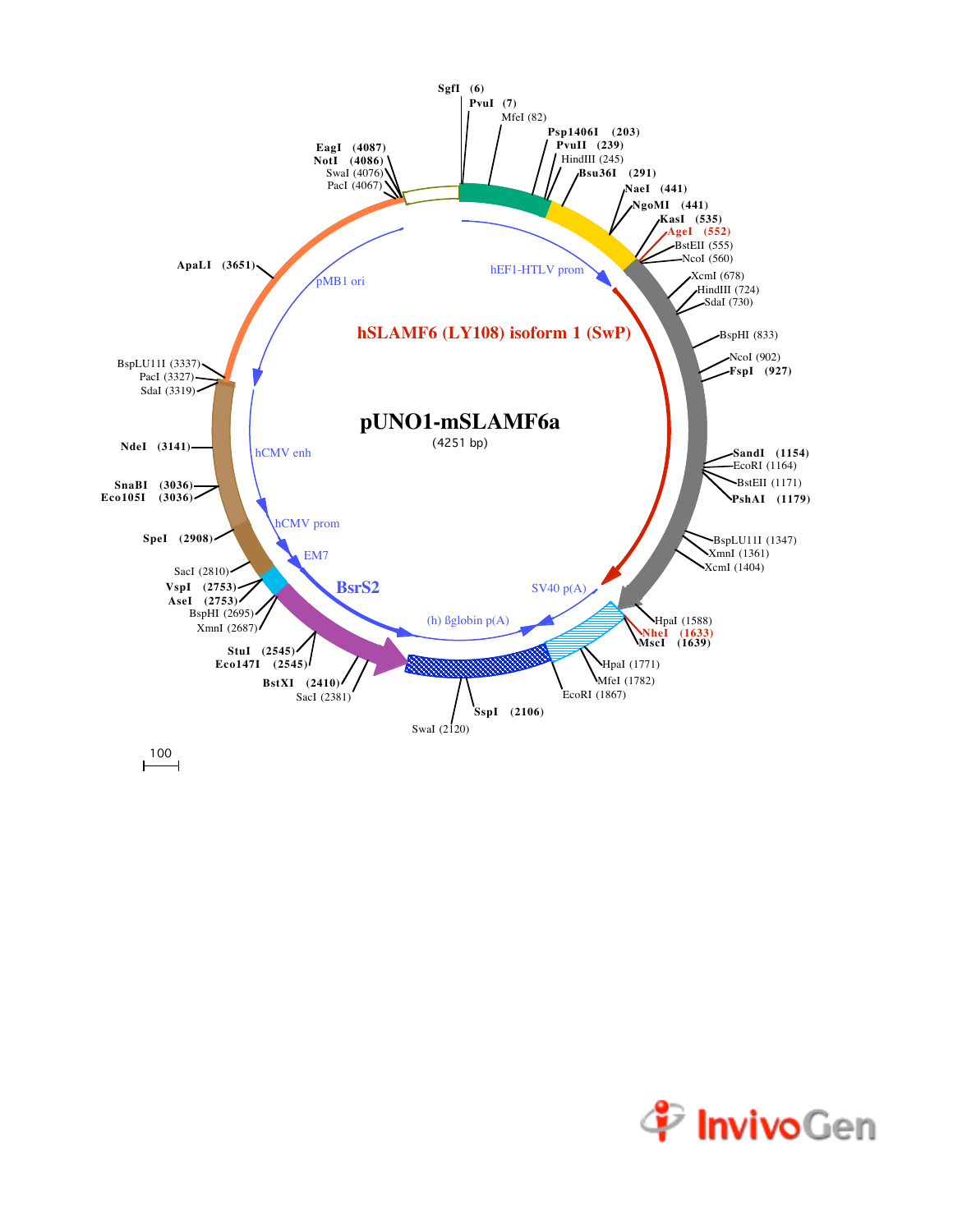**SgfI (6) PvuI (7)**

|                  | $\mathbf{r}$ vui $\mathbf{r}$<br>SgfI $(6)$                                                             |  | 1 GGATCTGCGATCGCTCCGGTGCCCGTCAGTGGGCAGAGCGCACATCGCCCACAGTCCCCGAGAAGTTGGGGGGAGGGGTCGGCAATTGAACGGGTGCCTA                                                                                                                                                                                                                                 |                    |                    |                                   |              |                      | MfeI $(82)$                         |              |  |  |
|------------------|---------------------------------------------------------------------------------------------------------|--|----------------------------------------------------------------------------------------------------------------------------------------------------------------------------------------------------------------------------------------------------------------------------------------------------------------------------------------|--------------------|--------------------|-----------------------------------|--------------|----------------------|-------------------------------------|--------------|--|--|
|                  | 101 GAGAAGGTGGCGCGGGGTAAACTGGGAAAGTGATGTCGTGTACTGGCTCCGCCTTTTTCCCGAGGGTGGGGAGAACCGTATATAAGTGCAGTAGTCGCC |  |                                                                                                                                                                                                                                                                                                                                        |                    |                    |                                   |              |                      |                                     |              |  |  |
|                  | Psp1406I (203)                                                                                          |  |                                                                                                                                                                                                                                                                                                                                        | PvuII $(239)$      | HindIII $(245)$    |                                   |              |                      |                                     | Bsu36I (291) |  |  |
|                  |                                                                                                         |  | 301 GCCATCCACGCCGGTTGAGTCGCGTTCTGCCGCCTCCCGCCTGTGGTGCCTCCTGAACTGCGTCCGCCGTCTAGGTAAGTTTAAAGCTCAGGTCGAGACC                                                                                                                                                                                                                               |                    |                    |                                   |              |                      |                                     |              |  |  |
|                  |                                                                                                         |  |                                                                                                                                                                                                                                                                                                                                        |                    | $NgoMI$ (441)      |                                   |              |                      |                                     |              |  |  |
|                  | NaeI (441)                                                                                              |  |                                                                                                                                                                                                                                                                                                                                        |                    |                    |                                   |              |                      |                                     |              |  |  |
|                  |                                                                                                         |  | 501 TCTGTTCTGCGCCGTTACAGATCCAAGCTGTGACCGGCGCCTACCTGAGATCACCGGTCACCATGGCTGTCTCAAGGGCTCCAGCACCCCGACTCCGCCTG                                                                                                                                                                                                                              | KasI (535)         |                    | <b>BstEII</b> (555)<br>AgeI (552) | NcoI (560)   |                      | 1 M A V S R A P A P D S A C         |              |  |  |
| 13 <sup>2</sup>  |                                                                                                         |  | O R M V W L F P L V F C L G S G S E V S O S S S D P O L M N G V L<br>SdaI (730)                                                                                                                                                                                                                                                        |                    |                    |                                   |              |                      | XcmI (678)                          |              |  |  |
|                  |                                                                                                         |  | HindIII $(724)$<br>701 GGAGAGTCTGCAGTTCTTCCTCTAAAGCTTCCTGCAGGGAAGATAGCCAATATCATCATCTGGAATTATGAATGGGAAGCGTCACAAGTCACTGCCCTCG<br>47 GES A V L P L K L P A G K I A N I I I W N Y E W E A S O V T A L                                                                                                                                      | <b>BspHI</b> (833) |                    |                                   |              |                      |                                     |              |  |  |
|                  | 80 V I<br>NcoI (902)                                                                                    |  | 801 TTATCAACCTAAGTAATCCTGAAAGTCCACAAATCATGAACACTGATGTAAAGAAGAGACTGAACATCACCCAGTCCTACTCCCTGCAAATCAGCAACCT<br>N L S N P E S P O I M N T D V K K R L N I T O S Y S L O I S N L<br>$FspI$ (927)                                                                                                                                            |                    |                    |                                   |              |                      |                                     |              |  |  |
|                  |                                                                                                         |  | 901 TACCATGGCAGACACAGGATCATACACTGCGCAGATAACCACAAAGGACTCTGAAGTGATCACCTTCAAATATATTCTGAGGGTCTTTGAACGATTGGGT<br>113) TMADTGSYTA OITTKDSEVITFKYILRVFE<br>1001 AACTTAGAAACTACCAACTATACTCTCCTGCTAGAGAATGGGACCTGCCAGATACACCTGGCCTGTGTTTTGAAGAATCAAAGTCAAACTGTCTCAGTTG<br>147 N L E T T N Y T L L L E N G T C O I H L A C V L K N O S O T V S V |                    |                    |                                   | EcoRI (1164) |                      | PshAI (1179)                        | RLG          |  |  |
| 213              |                                                                                                         |  | 1101 AGTGGCAAGCCACAGGAAACATCTCTTTAGGAGGACCAAATGTCACTATCTTTTGGGACCCGAGGAATTCTGGTGACCAGACTTACGTCTGCAGAGCCAA<br>180 E W O A T G N I S L G G P N V T I F W D P R N S G D O T Y V C R A K<br>N A V S N L S V S V S T O S L C K G V L T N P P W N A V W F M T T                                                                              |                    |                    | SandI (1154)<br>BspLU11I (1347)   | XmnI(1361)   | <b>BstEII</b> (1171) |                                     |              |  |  |
|                  | $247$ ISII<br>XcmI (1404)                                                                               |  | 1301 ATTTCAATAATCAGTGCAGTCATACTCATCTTTGTGTGCTGGAGCATACATGTTTGGAAGAGAAGAGGTTCTCTTCCTTTGACTAGCCAACATCCAGAGT<br>S A V I L I F V C W S I H V W K R R G S L P L T S O H P E                                                                                                                                                                 |                    |                    |                                   |              |                      |                                     |              |  |  |
|                  |                                                                                                         |  | 1401 CCTCCCAGAGCACAGATGGCCCAGGCTCTCCAGGGAACACTGTGTATGCACAAGTCACTCGTCCAATGCAGGAAATGCAAAATCCCAAAACCTATCAAAAA<br>280 SSOST D G P G S P G N T V Y A O V T R P M O E M K I P K P I K N                                                                                                                                                      |                    |                    |                                   |              |                      |                                     | HpaI (1588)  |  |  |
| 313 <sup>2</sup> |                                                                                                         |  | D S M T I Y S I V N H S R E                                                                                                                                                                                                                                                                                                            | <b>NheI</b> (1633) | - E<br>MscI (1639) |                                   |              |                      | T V A L T G Y N O P I T L K V N T L |              |  |  |
|                  | 347 N Y N S .                                                                                           |  |                                                                                                                                                                                                                                                                                                                                        |                    |                    |                                   |              |                      |                                     |              |  |  |
|                  |                                                                                                         |  |                                                                                                                                                                                                                                                                                                                                        |                    |                    |                                   |              | HpaI (1771)          | MfeI (1782)                         |              |  |  |
|                  |                                                                                                         |  | 1801 GTTTCAGGTTCAGGGGGAGGTGTGGGAGGTTTTTTTAAAGCAAGTAAAACCTCTACAAATGTGGTATGGAATTCTAAAATACAGCATAGCAAAACTTTAAC                                                                                                                                                                                                                             |                    |                    |                                   |              | EcoRI (1867)         |                                     |              |  |  |
|                  |                                                                                                         |  | 1901 CTCCAAATCAAGCCTCTACTTGAATCCTTTTCTGAGGGATGAATAAGGCATAGGCATCAGGGGCTGTTGCCAATGTGCATTAGCTGTTTGCAGCCTCACC                                                                                                                                                                                                                              |                    |                    |                                   |              |                      |                                     |              |  |  |
|                  |                                                                                                         |  | 2001 TTCTTTCATGGAGTTTAAGATATAGTGTATTTTCCCAAGGTTTGAACTAGCTCTTCATTTCTTTATGTTTTAAATGCACTGACCTCCCACATTCCCTTTT                                                                                                                                                                                                                              |                    |                    |                                   |              |                      |                                     |              |  |  |
|                  | $SspI$ (2106)                                                                                           |  | SwaI (2120)                                                                                                                                                                                                                                                                                                                            |                    |                    |                                   |              |                      |                                     |              |  |  |
|                  |                                                                                                         |  | 2201 CCAGTTTAGTAGTTGGACTTAGGGAACAAAGGAACCTTTAATAGAAATTGGACAGCAAGAAAGCGAGCTTCTAGCTTTAGTTCCTGGTGTACTTGAGGGG                                                                                                                                                                                                                              |                    |                    |                                   |              | $+41$ .              | <b>N</b>                            | R T Y K L P  |  |  |
|                  |                                                                                                         |  | 2301 GATGAGTTCCTCAATGGTGGTTTTGACCAGCTTGCCATTCATCTCAATGAGCACAAAGCAGTCAGGAGCATAGTCAGAGATGAGCTCTCTGCACATGCCA<br>1334 I L E E I T T K V L K G N M E I L V F C D P A Y D S I L E R C M G                                                                                                                                                    |                    |                    |                                   |              |                      | SacI (2381)                         |              |  |  |